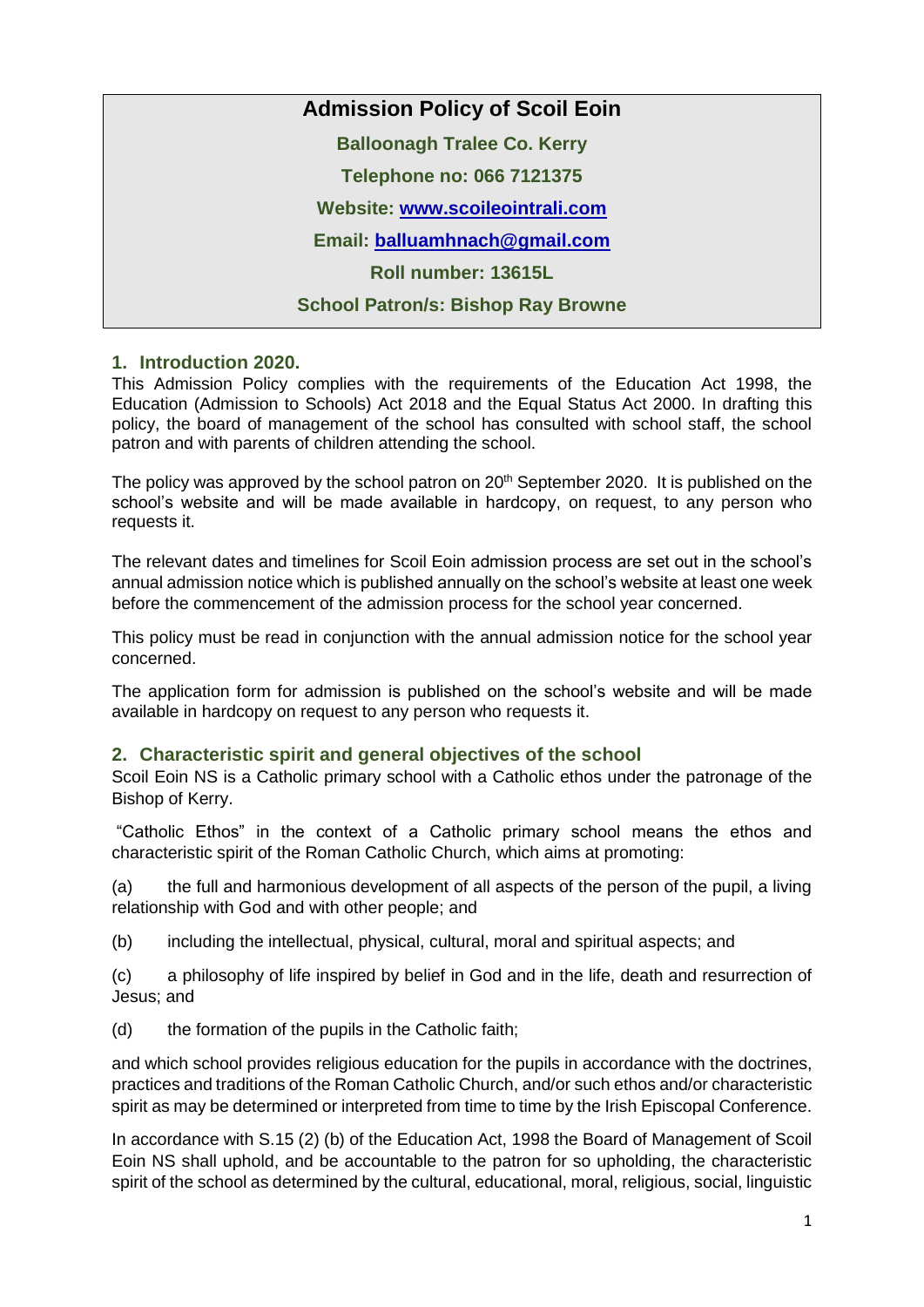and spiritual values and traditions which inform and are characteristic of the objectives and conduct of the school.

Scoil Eoin N.S., Balloonagh, aims to provide a happy, secure environment conducive to good behaviour in which children can develop emotionally, spiritually and academically, taking the child's background, circumstances and ability into consideration and in due process providing them with a well-balanced education in a catholic environment.

The school lays foundations for further development by giving the children a degree of selfconfidence in addition to a good self-image plus a high level of academic competence.

The Christian ethos of the school ensures that the spiritual and moral welfare of the pupils is adequately catered for during the formative years. The school helps them to appreciate their unique worth and dignity, fostering in them respect for themselves, for others and for their environment.

This is a Catholic school, which upholds the MERCY ETHOS. However, we welcome and support children of all denominations and none. The Board of Management has set this policy in accordance with the provisions of the Education Act, 2019, in order to clarify our enrolment policy. Furthermore, the Chairperson of the Board of Management (Mrs. Ena Geary) and the Principal Teacher, (Mr. Kieran O'Toole) will be happy to clarify any matters arising from this policy. The full range of classes is taught in the school and classes are of mixed gender. The school depends on the grants and teacher resources provided by the Department of Education and Skills and it operates within the regulations laid down by the Department. School Policies have regard to the resources and funding available.

The school follows the curricular programmes prescribed by the Department of Education and Skills which may be amended from time to time, in accordance with sections 9 and 30 of the Education Act 1998.

Within the context and parameters of Department regulations and programmes, the rights of the patron as set out in the Education Act 1998, and the funding and resources available, the school supports the principles of:

- Inclusiveness, particularly with reference to the enrolment of children with a disability or other special educational need;
- Equality of access and participation of access in the school;
- Parental choice in relation to enrolment; and
- Respect for diversity of values, beliefs, traditions, languages and ways of life in society.

All children enrolled are expected to comply with and support the school's Code of Behaviour, as well as the school's designated policies on Curriculum, Organisation and Management.

# **3. Admission Statement**

Scoil Eoin will not discriminate in its admission of a student to the school on any of the following:

- (a) the gender ground of the student or the applicant in respect of the student concerned,
- (b) the civil status ground of the student or the applicant in respect of the student concerned,
- (c) the family status ground of the student or the applicant in respect of the student concerned,
- (d) the sexual orientation ground of the student or the applicant in respect of the student concerned,
- (e) the religion ground of the student or the applicant in respect of the student concerned,
- (f) the disability ground of the student or the applicant in respect of the student concerned,
- (g) the ground of race of the student or the applicant in respect of the student concerned,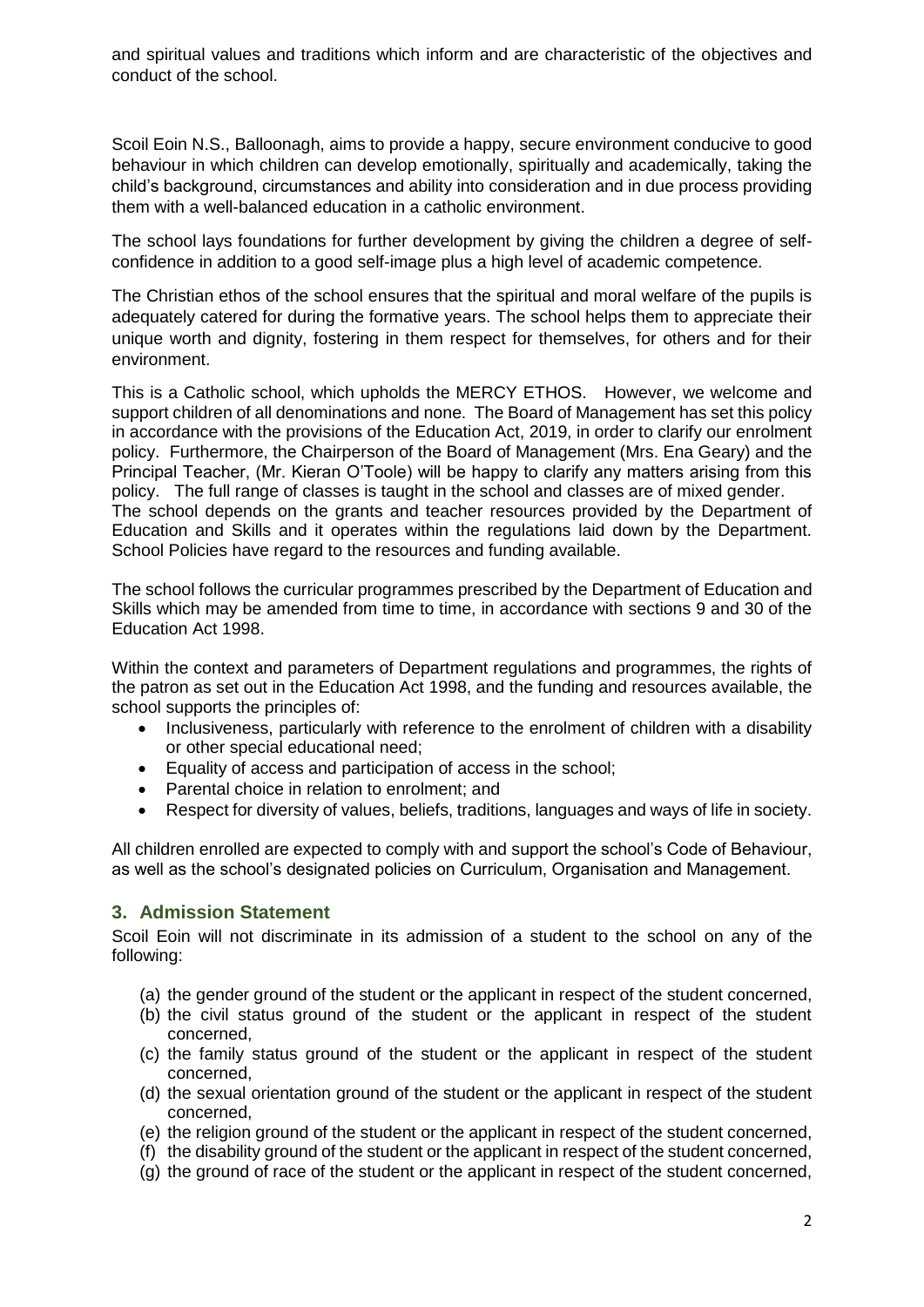- (h) the Traveller community ground of the student or the applicant in respect of the student concerned, or
- (i) the ground that the student or the applicant in respect of the student concerned has special educational needs

As per section 61 (3) of the Education Act 1998, 'civil status ground', 'disability ground', 'discriminate', 'family status ground', 'gender ground', 'ground of race', 'religion ground', sexual orientation ground' and 'Traveller community ground' shall be construed in accordance with section 3 of the Equal Status Act 2000.

Scoil Eoin is a school whose objective is to provide education in an environment which promotes certain religious values and does not discriminate in relation to the admission of a student who has applied for a place in the school in accordance with section 7A of the Equal Status Act 2000.

Scoil Eoin is a school whose objective is to provide education in an environment which promotes certain religious values and does not discriminate where it refuses to admit as a student a person who is not of the Catholic Faith and it is proved that the refusal is essential to maintain the ethos of the school.

Scoil Eoin is a school which has established a special class, with the approval of the Minister for Education and Skills, which provides an education exclusively for students with ASD within the mild to average range of ability and the school may refuse admission to this class, where the student concerned does not have the specified category of special educational needs provided for in this class.

### **4. Categories of Special Educational Needs catered for in the school/special class**

Scoil Eoin with the approval of the Minister for Education and Skills, has established 2 classes to provide an education exclusively for students with ASD in the mild to average range of ability – See appendix 2.

# **5. Admission of Students**

This school shall admit each student seeking admission except where –

- a) the school is oversubscribed (please see [section 6](#page-3-0) below for further details)
- b) a parent of a student, when required by the principal in accordance with section 23(4) of the Education (Welfare) Act 2000, fails to confirm in writing that the code of behaviour of the school is acceptable to him or her and that he or she shall make all reasonable efforts to ensure compliance with such code by the student

Additional information must be included (as applicable) in this section.

Scoil Eoin is a Catholic School and may refuse to admit as a student a person who is not of Catholic denomination where it is proved that the refusal is essential to maintain the ethos of the school.

The special class attached to Scoil Eoin provides an education exclusively for students with ASD within the mild to average range of ability and the school may refuse admission to this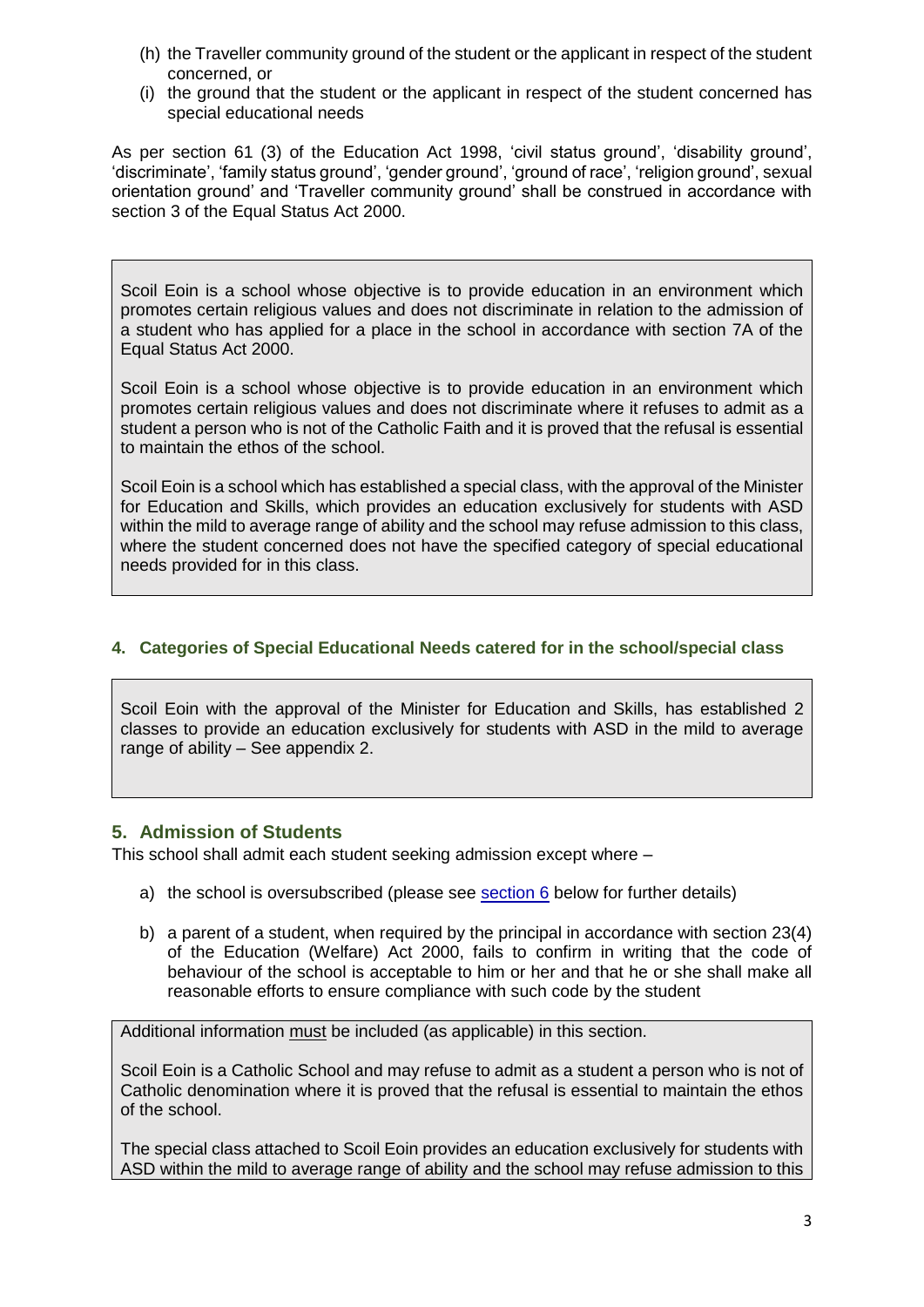class, where the student concerned does not have the specified category of special educational needs provided for in this class – See Appendix 2.

# <span id="page-3-0"></span>**6. Oversubscription**

In the event that the school is oversubscribed, the school will, when deciding on applications for admission, apply the following selection criteria in the order listed below to those applications that are received within the timeline for receipt of applications as set out in the school's annual admission notice:

# **Insert selection criteria here**

Children applying to enrol in Scoil Eoin must have reached the age of 4 years by September 1<sup>st</sup> of the year they will commence school.

In the event that applications for enrolment exceed / is expected to exceed the number of places available the following decision-making process will apply.

1) Places will be offered to siblings of children who attend/have attended Scoil Eoin, children of staff members and children residing in the catchment area in

decreasing order of age. These groupings are considered to be one category.

2) If any further places are available, they will be allocated to applicants in decreasing order of age.

In the event that there are two or more students tied for a place or places in any of the selection criteria categories above (the number of applicants exceeds the number of remaining places), the following arrangements will apply:

#### **Insert details of the school's arrangements here:**

As we operate on the principle of decreasing order of age, should two students tie with the same date of birth we would offer the place according to the time of birth on the birth certificate.

# **7. What will not be considered or taken into account**

In accordance with section 62(7)(e) of the Education Act, the school will not consider or take into account any of the following in deciding on applications for admission or when placing a student on a waiting list for admission to the school:

(a)a student's prior attendance at a pre-school or pre-school service, including naíonraí,

other than in relation to a student's prior attendance at—

(I) an early intervention class, or

- (II) an early start pre-school, specified in a list published by the Minister from time to time;
- (b) the payment of fees or contributions (howsoever described) to the school;
- (c) a student's academic ability, skills or aptitude; (other than in relation to admission to our ASD special classes insofar as it is necessary in order to ascertain whether or not the student has the category of special educational needs concerned – See Appendix 2.
- (d) the occupation, financial status, academic ability, skills or aptitude of a student's parents;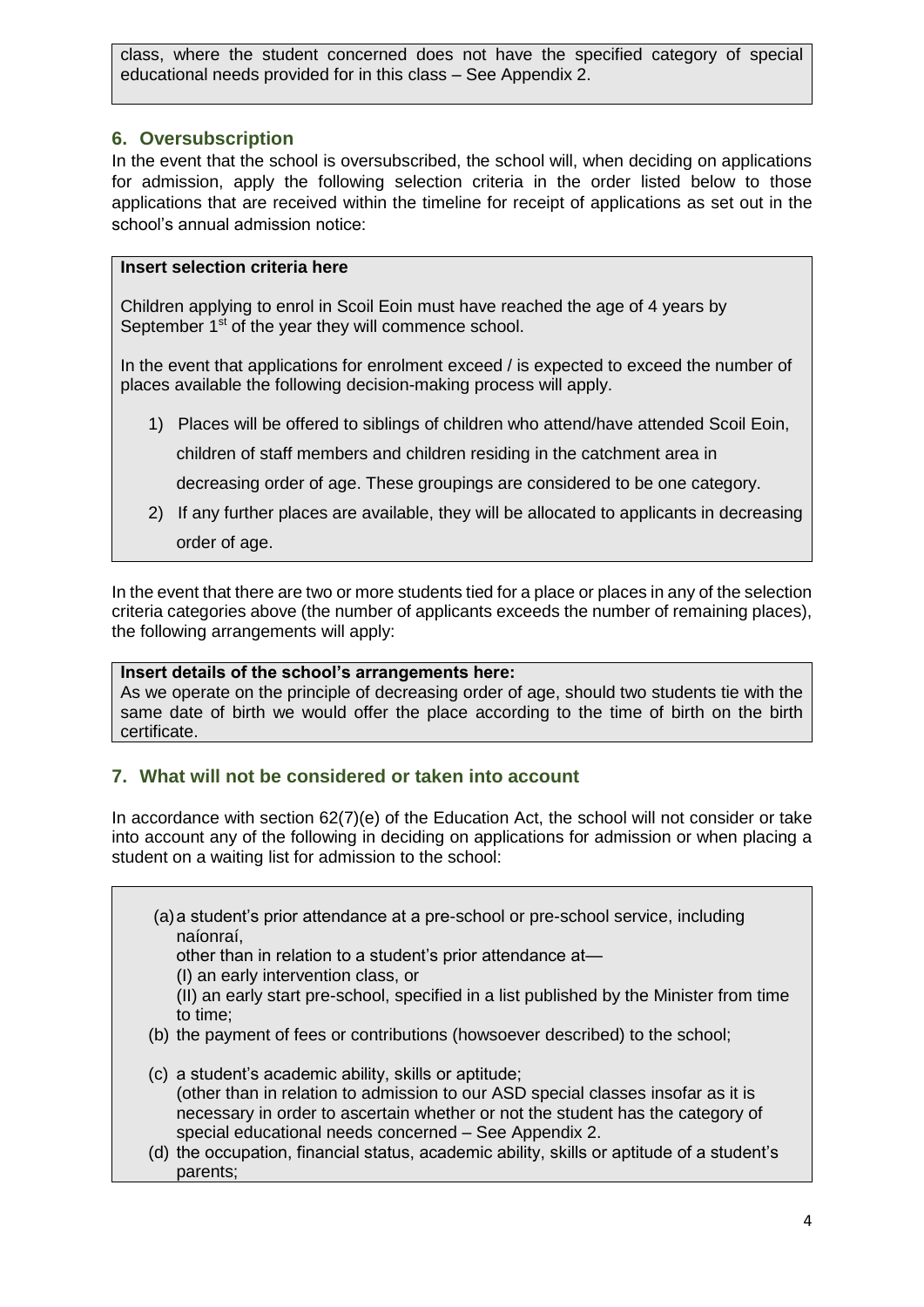- (e) a requirement that a student, or his or her parents, attend an interview, open day or other meeting as a condition of admission.
- (f) a student's connection to the school by virtue of a member of his or her family attending or having previously attended the school; other than siblings of children who attend/have attended Scoil Eoin and children of staff members
- (g) the date and time on which an application for admission was received by the school,

This is subject to the application being received at any time during the period specified for receiving applications set out in the annual admission notice of the school for the school year concerned.

# **8. Decisions on applications**

All decisions on applications for admission to Scoil Eoin will be based on the following:

- Our school's admission policy
- The school's annual admission notice (where applicable)
- The information provided by the applicant in the school's official application form received during the period specified in our annual admission notice for receiving applications

(Please see [section 15](#page-6-0) below in relation to applications received outside of the admissions period and [section 16](#page-6-1) below in relation to applications for places in years other than the intake group.)

Selection criteria that are not included in our school admission policy will not be used to make a decision on an application for a place in our school.

# **9. Notifying applicants of decisions**

Applicants will be informed in writing as to the decision of the school, within the timeline outlined in the annual admissions notice.

If a student is not offered a place in our school, the reasons why they were not offered a place will be communicated in writing to the applicant, including, where applicable, details of the student's ranking against the selection criteria and details of the student's place on the waiting list for the school year concerned.

Applicants will be informed of the right to seek a review/right of appeal of the school's decision (see [section 18](#page-6-2) below for further details).

# <span id="page-4-0"></span>**10. Acceptance of an offer of a place by an applicant**

In accepting an offer of admission from Scoil Eoin you must indicate—

(i) whether or not you have accepted an offer of admission for another school or schools. If you have accepted such an offer, you must also provide details of the offer or offers concerned and

(ii) whether or not you have applied for and awaiting confirmation of an offer of admission from another school or schools, and if so, you must provide details of the other school or schools concerned.

#### **11. Circumstances in which offers may not be made or may be withdrawn**

An offer of admission may not be made or may be withdrawn by Scoil Eoin where—

- (i) it is established that information contained in the application is false or misleading.
- (ii) an applicant fails to confirm acceptance of an offer of admission on or before the date set out in the annual admission notice of the school.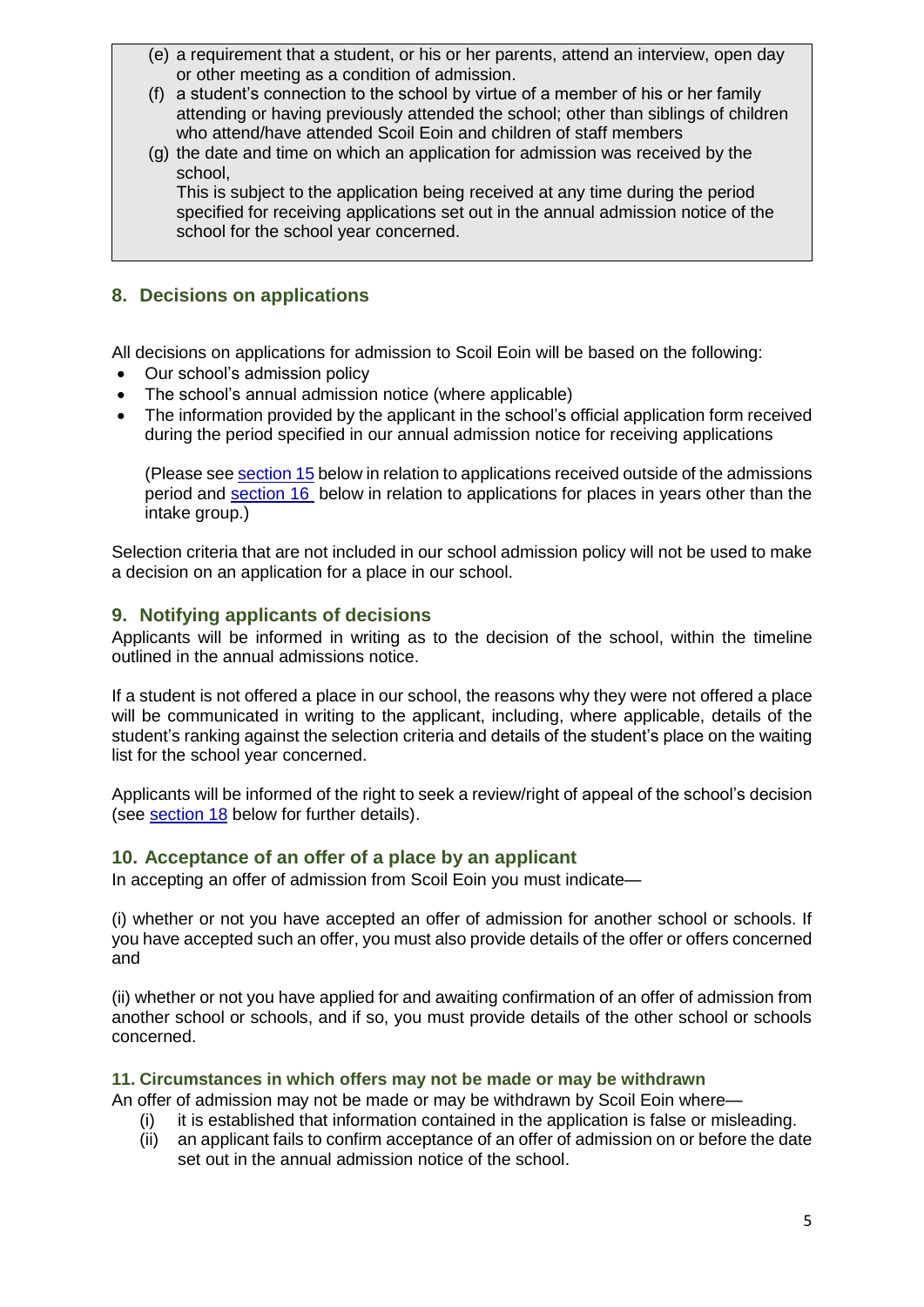- (iii) the parent of a student, when required by the principal in accordance with section 23(4) of the Education (Welfare) Act 2000, fails to confirm in writing that the code of behaviour of the school is acceptable to him or her and that he or she shall make all reasonable efforts to ensure compliance with such code by the student; or
- (iv) an applicant has failed to comply with the requirements of 'acceptance of an offer' as set out in [section 10](#page-4-0) above.

#### **12.Sharing of Data with other schools**

Applicants should be aware that section 66(6) of the Education (Admission to Schools) Act 2018 allows for the sharing of certain information between schools in order to facilitate the efficient admission of students.

Section 66(6) allows a school to provide a patron or another board of management with a list of the students in relation to whom—

(i) an application for admission to the school has been received,

- (ii) an offer of admission to the school has been made, or
- (iii) an offer of admission to the school has been accepted.

The list may include any or all of the following:

- (i) the date on which an application for admission was received by the school;
- (ii) the date on which an offer of admission was made by the school;
- (iii) the date on which an offer of admission was accepted by an applicant;

(iv) a student's personal details including his or her name, address, date of birth and personal public service number (within the meaning of section 262 of the Social Welfare Consolidation Act 2005).

#### **13.Waiting list in the event of oversubscription**

In the event of there being more applications to the school year concerned than places available, a waiting list of students whose applications for admission to Scoil Eoin were unsuccessful due to the school being oversubscribed will be compiled and will remain valid for the school year in which admission is being sought.

Placement on the waiting list of Scoil Eoin is in the order of priority assigned to the students' applications after the school has applied the selection criteria in accordance with this admission policy.

Applicants whose applications are received after the closing date, outlined in the Annual Admission Notice, will be placed at the end of the waiting list in order of the date of receipt of the application.

Offers of any subsequent places that become available for and during the school year in relation to which admission is being sought will be made to those students on the waiting list, in accordance with the order of priority in relation to which the students have been placed on the list.

#### **14.Late Applications**

All applications for admission received after the closing date as outlined in the annual admission notice will be considered and decided upon in accordance with our school's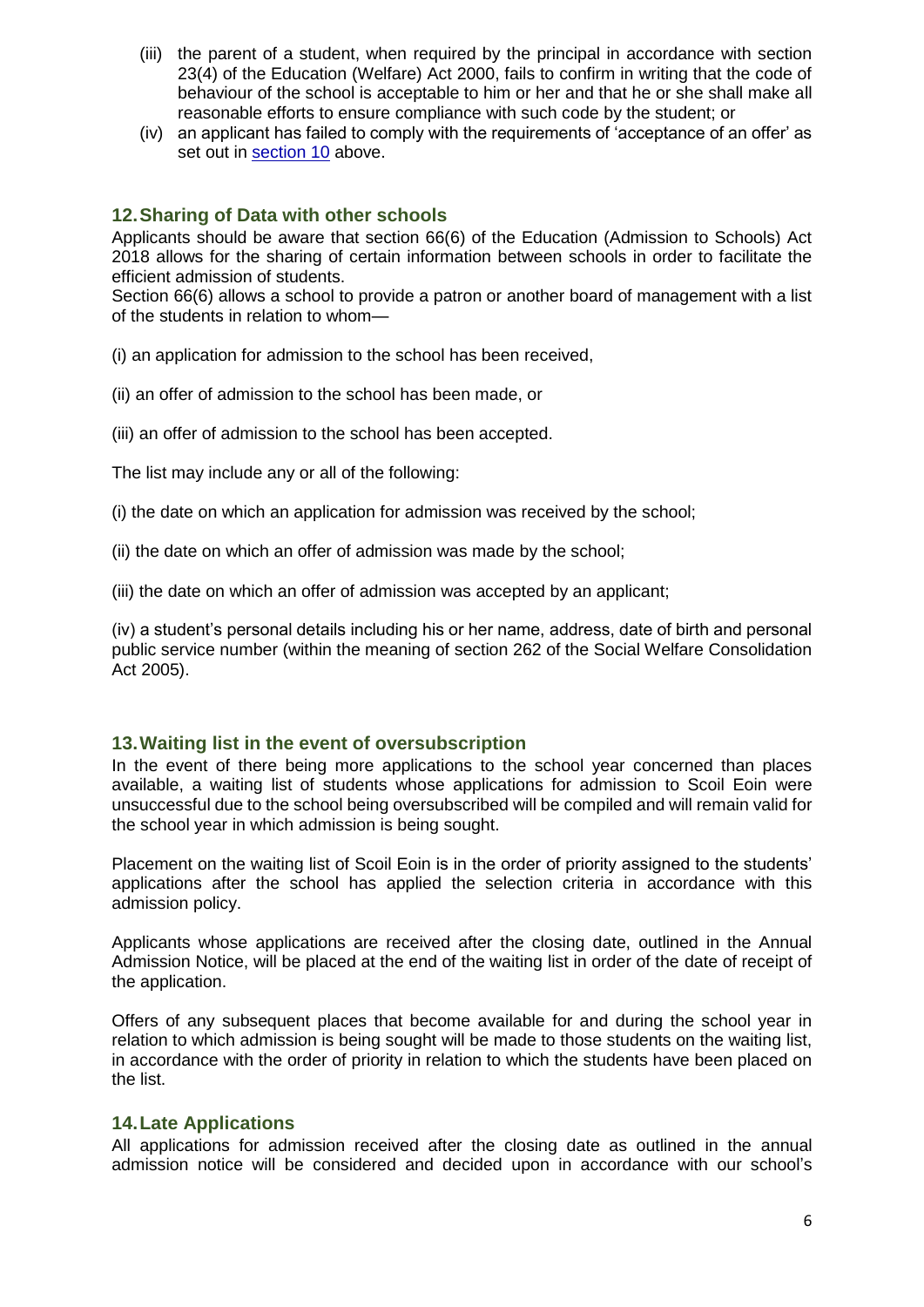admissions policy, the Education Admissions to School Act 2018 and any regulations made under that Act.

Late applicants will be notified of the decision in respect of their application no later than three weeks after the date on which the school received the application. Late applicants will be offered a place if there is place available. In the event that there is no place available, the name of the applicant will be added to the waiting list as set out in Section 13.

#### <span id="page-6-0"></span>**15. Procedures for admission of students to other years and during the school year**

The procedures of the school in relation to the admission of students who are not already admitted to the school to classes or years other than the school's intake group are as follows:

Applications for enrolment will be considered subject to school policy, available space **(25 max per class up to a maximum school population of 599 pupils)** and the provision of information concerning attendance and the child's educational progress.

The procedures of the school in relation to the admission of students who are not already admitted to the school, after the commencement of the school year in which admission is sought, are as follows:

Such applications will only be considered for admission on the first day of each new school year unless the applicant is newly resident in the area.

#### <span id="page-6-1"></span>**16.Declaration in relation to the non-charging of fees**

The board of Scoil Eoin or any persons acting on its behalf will not charge fees for or seek payment or contributions (howsoever described) as a condition of-

- (a) an application for admission of a student to the school, or
- (b) the admission or continued enrolment of a student in the school.

#### **17. Arrangements regarding students not attending religious instruction**

This section must be completed by schools that provide religious instruction to students.

The following are the school's arrangements for students, where the parent/s of a student has requested that the student attend the school without attending religious instruction in the school. These arrangements will not result in a reduction in the school day of such students:

Students remain with their base class and are assigned alternative work by the teacher.

#### <span id="page-6-2"></span>**Reviews/appeals**

#### **Review of decisions by the board of Management**

The parent of the student may request the board to review a decision to refuse admission. Such requests must be made in accordance with Section 29C of the Education Act 1998.

The timeline within which such a review must be requested and the other requirements applicable to such reviews are set out in the procedures determined by the Minister under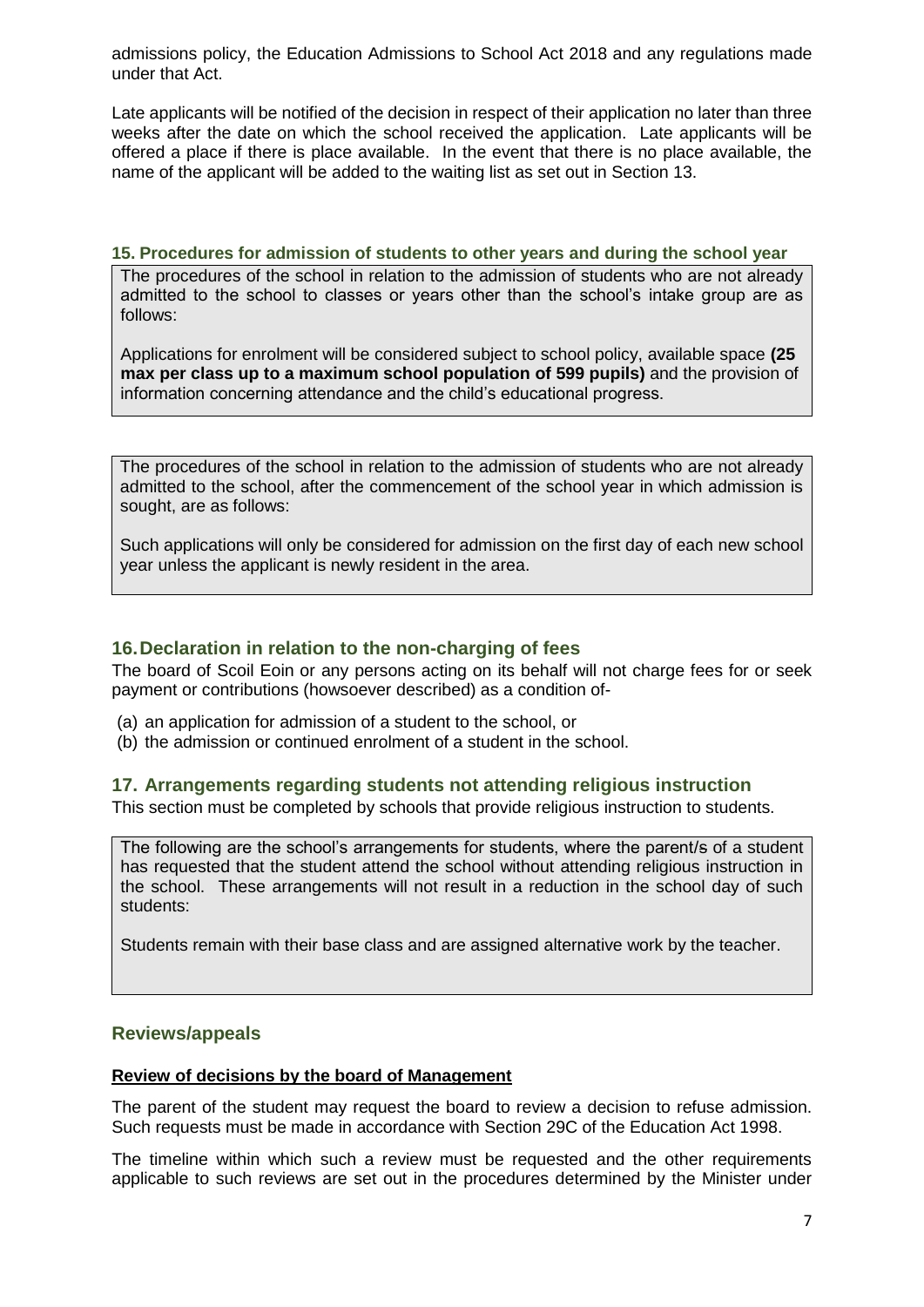section 29B of the Education Act 1998 which are published on the website of the Department of Education and Skills.

The board will conduct such reviews in accordance with the requirements of the procedures determined under Section 29B and with section 29C of the Education Act 1998.

**Note:** Where an applicant has been refused admission due to the school being oversubscribed, the applicant **must request a review** of that decision by the board of management prior to making an appeal under section 29 of the Education Act 1998.

Where an applicant has been refused admission due to a reason other than the school being oversubscribed, the applicant **may request a review** of that decision by the board of management prior to making an appeal under section 29 of the Education Act 1998.

#### **Right of appeal**

Under Section 29 of the Education Act 1998, the parent of the student may appeal a decision of this school to refuse admission.

An appeal may be made under Section 29 (1)(c)(i) of the Education Act 1998 where the refusal to admit was due to the school being oversubscribed.

An appeal may be made under Section 29  $(1)(c)(ii)$  of the Education Act 1998 where the refusal to admit was due a reason other than the school being oversubscribed.

Where an applicant has been refused admission due to the school being oversubscribed, the applicant **must request a review** of that decision by the board of management **prior to making an appeal** under section 29 of the Education Act 1998. (see Review of decisions by the Board of Management)

Where an applicant has been refused admission due to a reason other than the school being oversubscribed, the applicant **may request a review** of that decision by the board of management prior to making an appeal under section 29 of the Education Act 1998. (see Review of decisions by the Board of Management)

Appeals under Section 29 of the Education Act 1998 will be considered and determined by an independent appeals committee appointed by the Minister for Education and Skills.

The timeline within which such an appeal must be made and the other requirements applicable to such appeals are set out in the procedures determined by the Minister under section 29B of the Education Act 1998 which are published on the website of the Department of Education and Skills.

The policy was ratified by the Board of Management of Scoil Eoin on September 23rd, 2020 and updated September 2021 and again in October 2021 to reflect the changes in pupil teacher ratio.

Signed: Cually Carey<br>Chairperson, Board of Management

The contents of this policy have been approved by St. Senan's Education Office, acting on behalf of the Patron.

> *Official Stamp*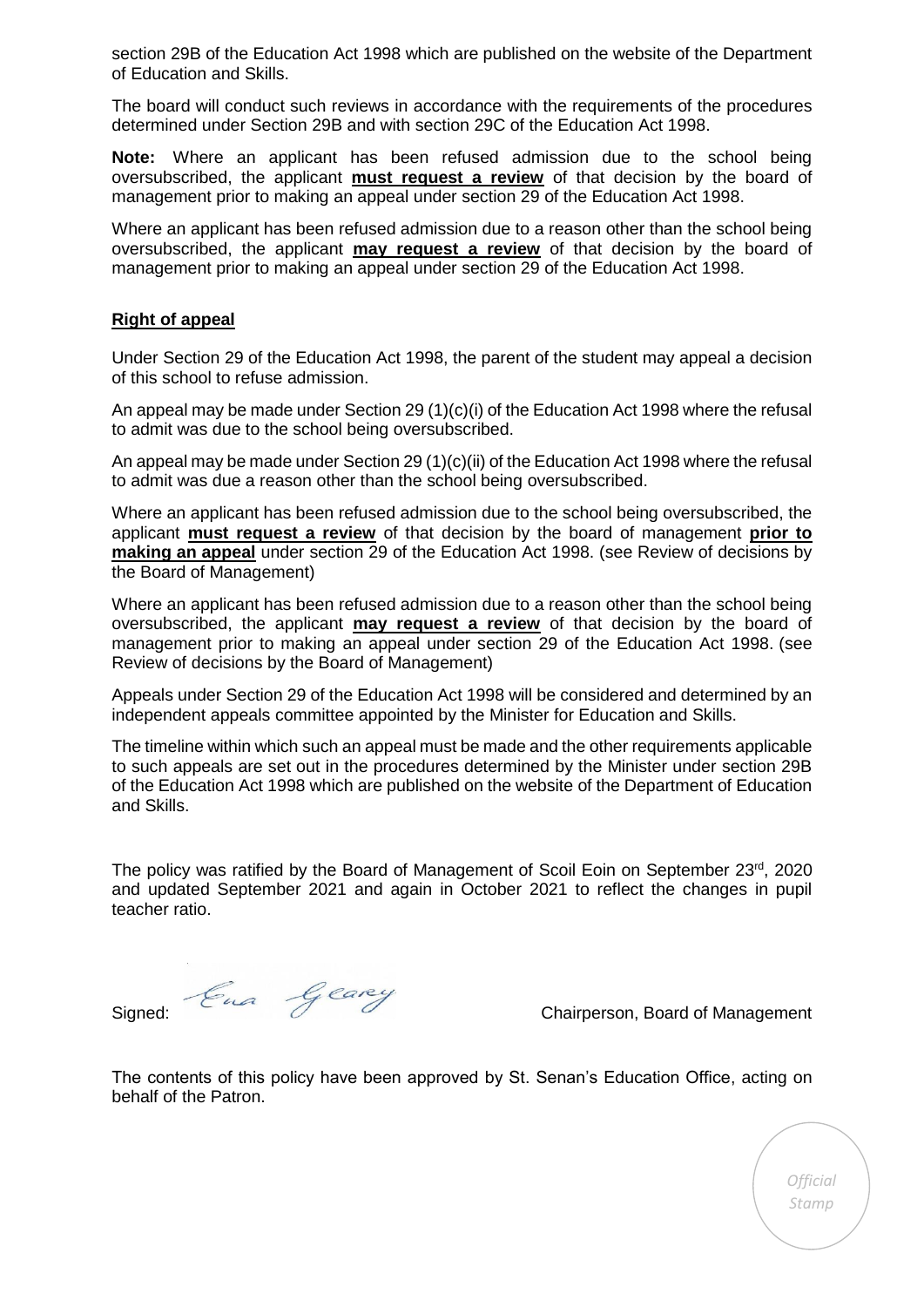# **APPENDIX 1 SCOIL EOIN BALLOONAGH TRALEE ANNUAL ADMISSION NOTICE**

# **in respect of admissions to the 2022/2023 school year**

# **Admission Policy and Application Form**

A copy of the school's **Admission Policy** is available as follows: –

To download at: www.scoileointrali.com

On request: By emailing: balluamhnach@gmail.com/writing to: Admissions Office, Scoil Eoin, Balloonagh Tralee Co. Kerry V92 Y653 or ringing the school at 0667121375

# **PART 1 - Admissions to the 2022/2023 school year**

# **Application and Decision Dates for admission to 2022/2023**

The following are the dates applicable for admission to Junior Infants

| The school will commence accepting applications for admission on       | Monday October                |
|------------------------------------------------------------------------|-------------------------------|
|                                                                        | 11th 2021                     |
| The school shall cease accepting applications for admission on         | January 31 <sup>st</sup> 2022 |
|                                                                        | at 12 noon                    |
| The date by which applicants will be notified of the decision on their | February 21st 2022            |
| application is                                                         |                               |
| The period within which applicants must confirm acceptance of an offer | March $4th$ 2022              |
| of admission is                                                        |                               |

#### **Note: the school will consider and issue decisions on late applications in accordance with the school's admission policy.**

# **Special Class Application and Decision Dates for admission to 2022/2023**

The following are the dates applicable for admission to the school's Special Class which caters for children with an ASD diagnosis in the mild to average range of ability – See Appendix 2.

| The school will commence accepting applications for admission to the   | <b>Monday October</b>      |
|------------------------------------------------------------------------|----------------------------|
| special class on                                                       | 11 <sup>th</sup> 2021      |
| The school shall cease accepting applications for admission to the     | March 4 <sup>th</sup> 2022 |
| special class on                                                       | at 12 noon                 |
| The date by which applicants will be notified of the decision on their | March 25th 2022            |
| application for admission to the special class is                      |                            |
| The period within which applicants must confirm acceptance of an offer | April 1 <sup>st</sup> 2022 |
| of admission is                                                        |                            |

**\*Failure to accept an offer within the prescribed period above may result in the offer being withdrawn**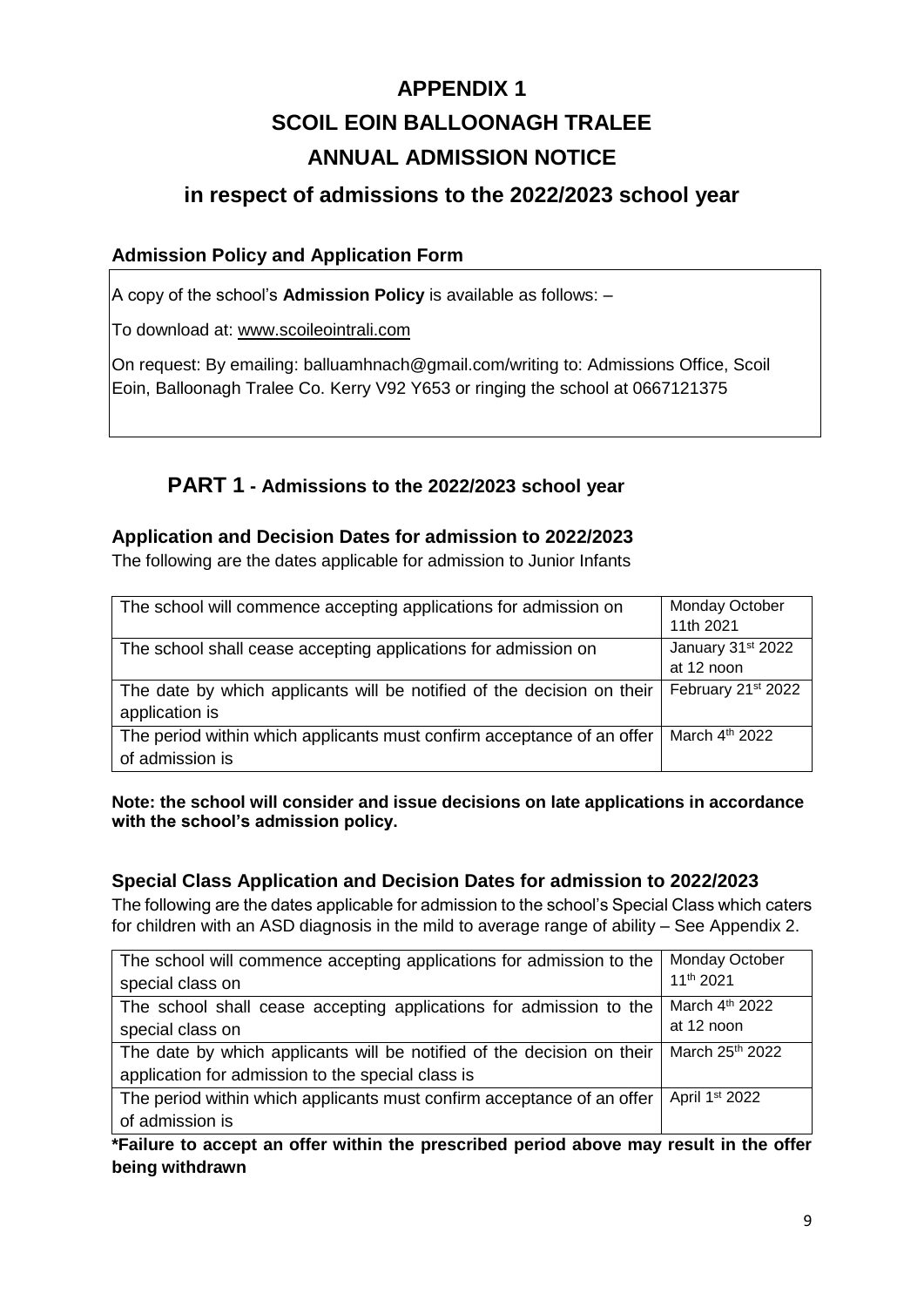# **Number of places being made available in 2022/2023**

| The number of places being made available in junior infants is                             | 68 |
|--------------------------------------------------------------------------------------------|----|
| The number of places being made available in the special class* catering $\vert 5 \rangle$ |    |
| for children with ASD (within the mild to average spectrum) is                             |    |

# **PART 2 - Admissions to the 2021/2022 school year**

# **Information regarding the admission process for the Intake Group for Junior Infants/ ASD Special Class for the 2021/2022 school year**

In respect of the 2021/2022 school year, the total number of applications for admission received by the school was 99.

| Breakdown of places allocated for the 2021/2022 school year:                                                                                                                                                                                                                                            |                                                                                                                                                                                                                                              |  |
|---------------------------------------------------------------------------------------------------------------------------------------------------------------------------------------------------------------------------------------------------------------------------------------------------------|----------------------------------------------------------------------------------------------------------------------------------------------------------------------------------------------------------------------------------------------|--|
| Number of places available:                                                                                                                                                                                                                                                                             | 81 Junior Infants / 0 ASD Special Class                                                                                                                                                                                                      |  |
| Number of applications received:                                                                                                                                                                                                                                                                        | 99 Junior Infants / Didn't accept applications for                                                                                                                                                                                           |  |
|                                                                                                                                                                                                                                                                                                         | ASD Special Classes as they were full.                                                                                                                                                                                                       |  |
| Number of Offers made and accepted                                                                                                                                                                                                                                                                      |                                                                                                                                                                                                                                              |  |
| under each criteria:                                                                                                                                                                                                                                                                                    |                                                                                                                                                                                                                                              |  |
| siblings of children who attend/have<br>attended Scoil Eoin, children of staff<br>members and children residing in<br>the catchment area in decreasing<br>order of age.<br>Applications received where the<br>above criteria were not made<br>Applications received outside the<br>Admissions timeframe | <b>Junior Infants: 81 places offered in the first</b><br>$\bullet$<br>round, 18 placed on waiting list. 7 children<br>on the waiting list were offered places at a<br>later stage.<br><b>ASD Class: No places available</b><br>$\Omega$<br>4 |  |
| Total number of offers made                                                                                                                                                                                                                                                                             | Round 1<br>81 Jnr Infs. (74 accepted)                                                                                                                                                                                                        |  |
|                                                                                                                                                                                                                                                                                                         | 14 Jnr Infs. (7 accepted)<br>Subsequent offers                                                                                                                                                                                               |  |
| Number of names placed on waiting list for                                                                                                                                                                                                                                                              | 4                                                                                                                                                                                                                                            |  |
| the school year concerned.                                                                                                                                                                                                                                                                              |                                                                                                                                                                                                                                              |  |